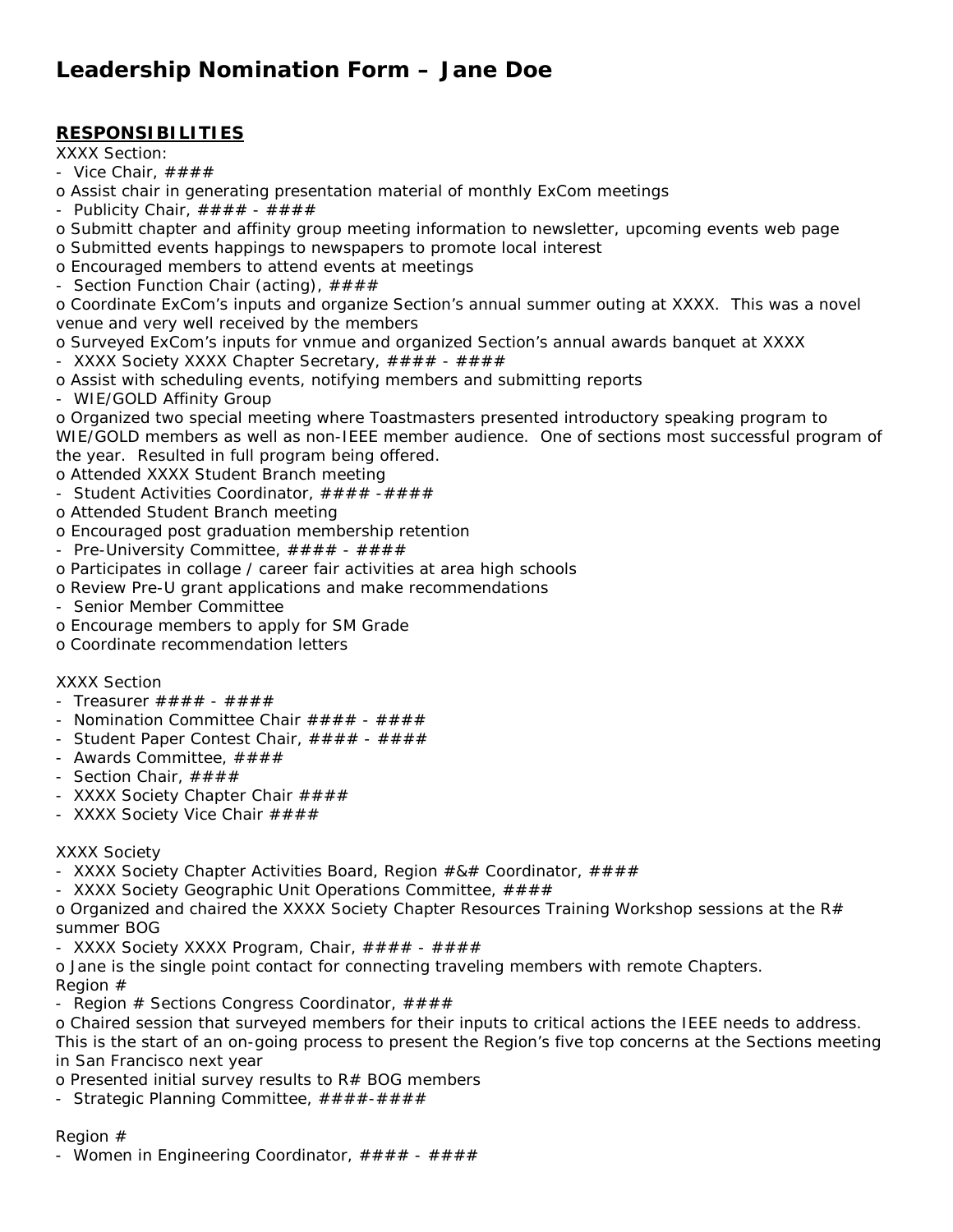- Annual Technical Conference Chair,  $\# \# \#$
- Technical Conference Publication Chair,  $\# \# \# \#$

# XXXX

- Vice President, Communications & Public Awareness,  $\# \# \# \#$
- o Helped launch new interactive online publication, XXXX
- o Investigated methods for IEEE to improve industry relations
- o Attended XXXX Awards
- o Supported XXXX External Awards ad hoc committee
- o Encouraged past XXXX Awardees to be nominated for XXXX awards
- Chair: XXXX Meeting Committee,  $\# \# \# \# + \# \# \#$
- o Chair,  $\# \# \# \#$
- o Program chair,  $\# \# \#$
- o Exhibits dhair,  $\# \# \# \#$
- o Technical workshop chair,  $\# \# \#$
- XXXX Editorial Board,  $\# \# \# \# \# \# \# \#$ ;

# **MGA GOALS MET**

Increase member engagement:

Jane enthusiastically encourages members to become engaged in professional and IEEE activities at the section, region and national levels. Her leadership in organizing the XXXX Section's summer outing and upcoming awards banquet will be appreciated by about  $\# \# f$  if ty members. She organized a Toastmaster Introductory speaking program which was attended by about 75 people at two special WIE/GOLD series of meetings. Jane leveraged her many years involvement in Toastmasters to introduce young engineers to the importance of developing critical presentation skills. As a result of these meetings a full course will be offered in the near future.

Jane is Region # representative to the IEEE XXXX Society XXXX Board. At the summer BOG, Jane organized a series of XXXX Society Chapter Resource Training sessions. As Region # representative for Sections Congress, Jane chaired a session that started the process of compiling top the five long term recommendations. She reported the initial results of the survey session at the BOG meeting.

Jane helped launch the XXXX publication bringing pertinent information to members. She encourages member to participate in awards programs, particularly to leverage past awards for additional nominations.

Improve relationships with and between members :

As section vice chair, Jane brings a steady, even handed approach to resolving at times contentious issue discussions during ExCom meetings. She has the insight necessary to offer compromise positions with general support from all.

As XXXX, Jane Investigated methods for IEEE to improve industry relations.

Increase operational efficiency and effectiveness within MGA and its interfaces: Jane's uses her multiple positions at the section, society, region and higher levels to effectively plan and coordinate activities involving a wide range of geographic units. She chaired a several day workshop at this year's R# BOG meeting on resources training for XXXX Society chapters.

Enhance collaboration with other organization units:

Jane accepted the position of Chair for the XXXX Society's new XXXX Program. She is the single point contact responsible for connecting traveling members with remote Chapters.

Jane's work in Region # and Region # IEEE positions gives her the experience and contacts to coordinate activities across a wide geographical area. In  $\# \# \#$  she was the coordinator for the XXXX Society Chapter Activities Board, Region #&#.

Increase membership:

As Student Activities Coordinator, Jane attended student branch meeting to promote and encourage students to continue their IEEE membership after graduating as a means of fostering professional and